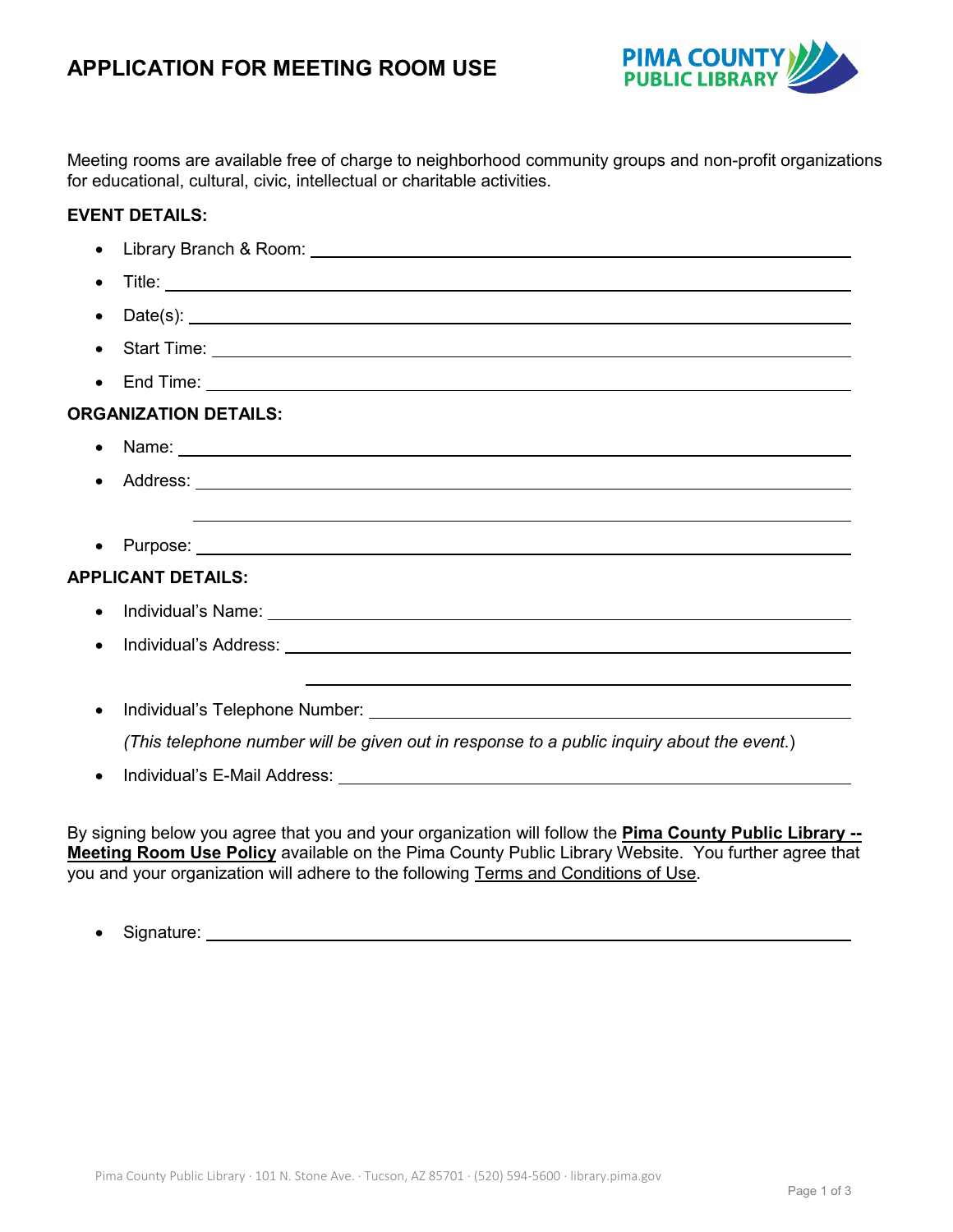

# **TERMS AND CONDITIONS OF USE**

# A. **THE EVENT MUST BE FREE AND OPEN TO THE PUBLIC.**

- B. The Organization listed above agrees to:
	- 1. Pay for all damage to any Library property resulting directly or indirectly from the conduct of any member, officer, employee or agent of the organization or any attendee; and
	- 2. Indemnify, defend and hold harmless the municipality in which the library is located, the Pima County Free Public Library District and Pima County from and against any and all liability which may be imposed upon them, or any of them, for any loss, injury or damage to persons or property caused by the organization, any member, officer, employee or agent of the organization or any attendee.
- C. It is understood and agreed that the municipality in which the library is located, the Pima County Free Public Library District and Pima County assume no responsibility for any property brought into the Library in connection with the event.
- D. Fire and Safety regulations and any other regulations posted in the meeting rooms must be observed at all times.
- E. Nothing may be fastened or attached or affixed to the walls or the ceiling of the meeting room.
- F. The making of visual recordings, including photographing, filming, or video-taping of the Event is not allowed, except:
	- 1. If required by law (e.g. a meeting subject to Arizona Open Meeting Law);
	- 2. If limited only to the presenter(s); or
	- 3. If express permission is obtained from the individual(s) attending the event.

### *Under no circumstances may any type of visual recording occur outside of the meeting room being used for the event. A.R.S. § 41-151.22.*

- G. Announcements or advertisements about the event must include:
	- 1. A contact number and a website (if available) for information about the event; and
	- 2. Must include the following language:

#### *This event is not sponsored or supported by the Pima County Public Library or any of its branches. The Library does not endorse any views or opinions expressed or activities taking place during this event.*

H. At the end of the event, the meeting room must be returned to the configuration established by the library. The room must be left in the condition in which it was found before the event. Cleaning fees will be assessed for any extra cleaning required beyond what is normal (e.g. to remove stains or repair walls or furniture).

#### **Important provisions of the Meeting Room Use Policy are emphasized below:**

Prohibited Acts. The following activities are prohibited:

- 1. Any activity that disrupts Library programs, operations or the quiet use of the Library;
- 2. Commercial programs and programs designed to sell products or solicit business;
- 3. Personal social functions; and
- 4. Any activity that is not compatible with the main function of the Library system as a place for educational, cultural, civic, or intellectual pursuits.